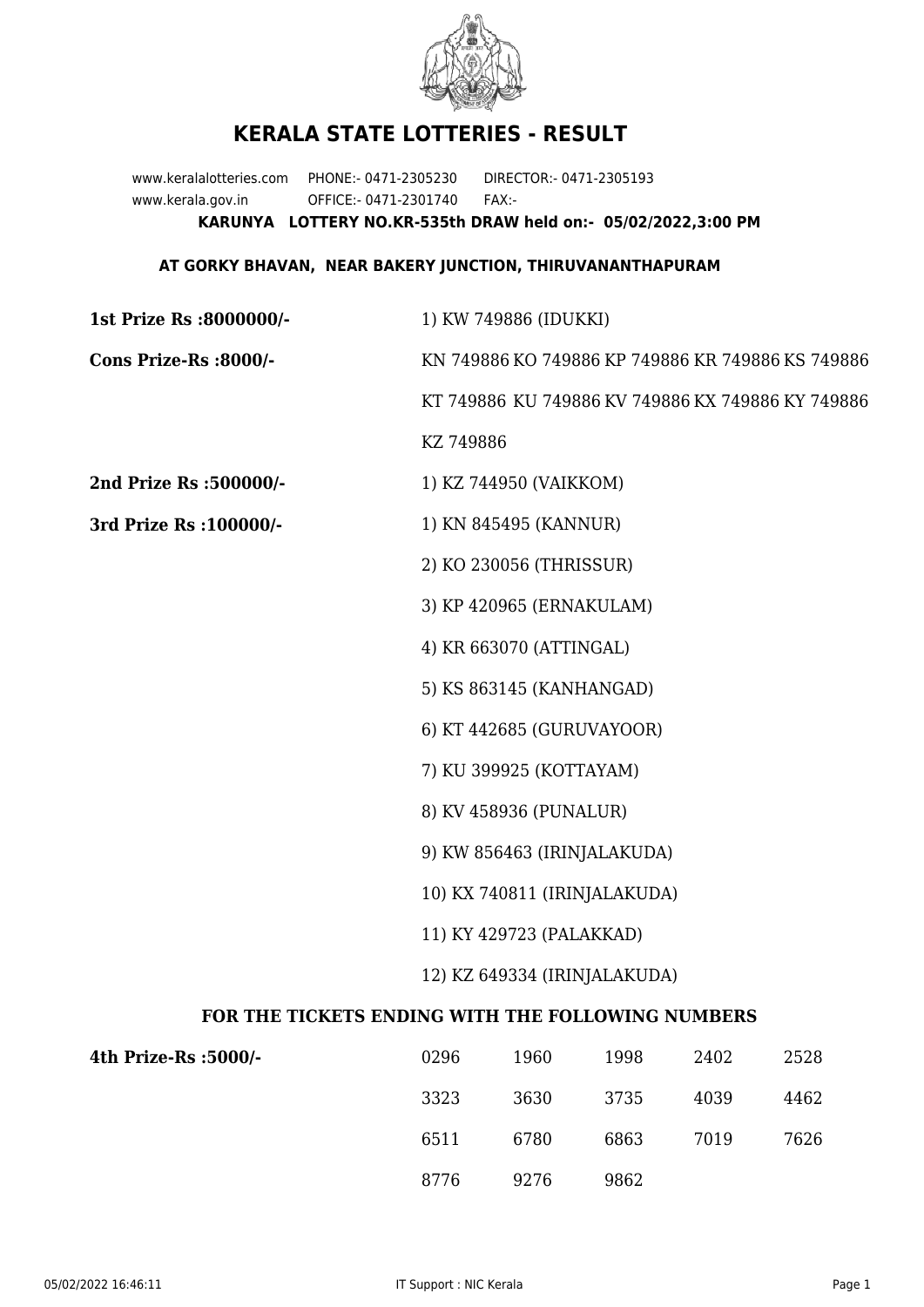| 5th Prize-Rs : 2000/- | 1700 | 2498 | 3319 | 3595 | 4162 |
|-----------------------|------|------|------|------|------|
|                       | 6035 | 6390 | 6974 | 8060 | 8631 |
| 6th Prize-Rs : 1000/- | 1353 | 1375 | 2776 | 3880 | 4564 |
|                       | 5826 | 6000 | 6031 | 8595 | 8605 |
|                       | 9552 | 9605 | 9902 | 9980 |      |
| 7th Prize-Rs : 500/-  | 0029 | 0055 | 0219 | 0285 | 0517 |
|                       | 0531 | 1009 | 1591 | 1879 | 1916 |
|                       | 2014 | 2444 | 2725 | 3009 | 3325 |
|                       | 3336 | 3654 | 3697 | 4127 | 4203 |
|                       | 4354 | 4377 | 4405 | 4472 | 4512 |
|                       | 4718 | 4732 | 4788 | 4880 | 5199 |
|                       | 5294 | 5429 | 5506 | 5565 | 5586 |
|                       | 5660 | 5662 | 5681 | 5775 | 5788 |
|                       | 6223 | 6279 | 6292 | 6614 | 6646 |
|                       | 6734 | 6853 | 6892 | 6915 | 6934 |
|                       | 7068 | 7136 | 7265 | 7426 | 7495 |
|                       | 7696 | 7765 | 8199 | 8214 | 8394 |
|                       | 8576 | 8658 | 8705 | 8744 | 8746 |
|                       | 8822 | 8904 | 8910 | 9128 | 9132 |
|                       | 9278 | 9383 | 9446 | 9452 | 9554 |
|                       | 9636 | 9820 | 9864 | 9915 | 9976 |
| 8th Prize-Rs : 100/-  | 0168 | 0185 | 0231 | 0401 | 0532 |
|                       | 0571 | 0650 | 0674 | 0686 | 0920 |
|                       | 0948 | 0981 | 0992 | 1001 | 1026 |
|                       | 1111 | 1307 | 1516 | 1647 | 1733 |
|                       | 1746 | 1791 | 1872 | 1874 | 1940 |
|                       | 2117 | 2177 | 2187 | 2213 | 2340 |
|                       | 2560 | 2566 | 2681 | 2811 | 3079 |
|                       | 3090 | 3275 | 3290 | 3498 | 3504 |